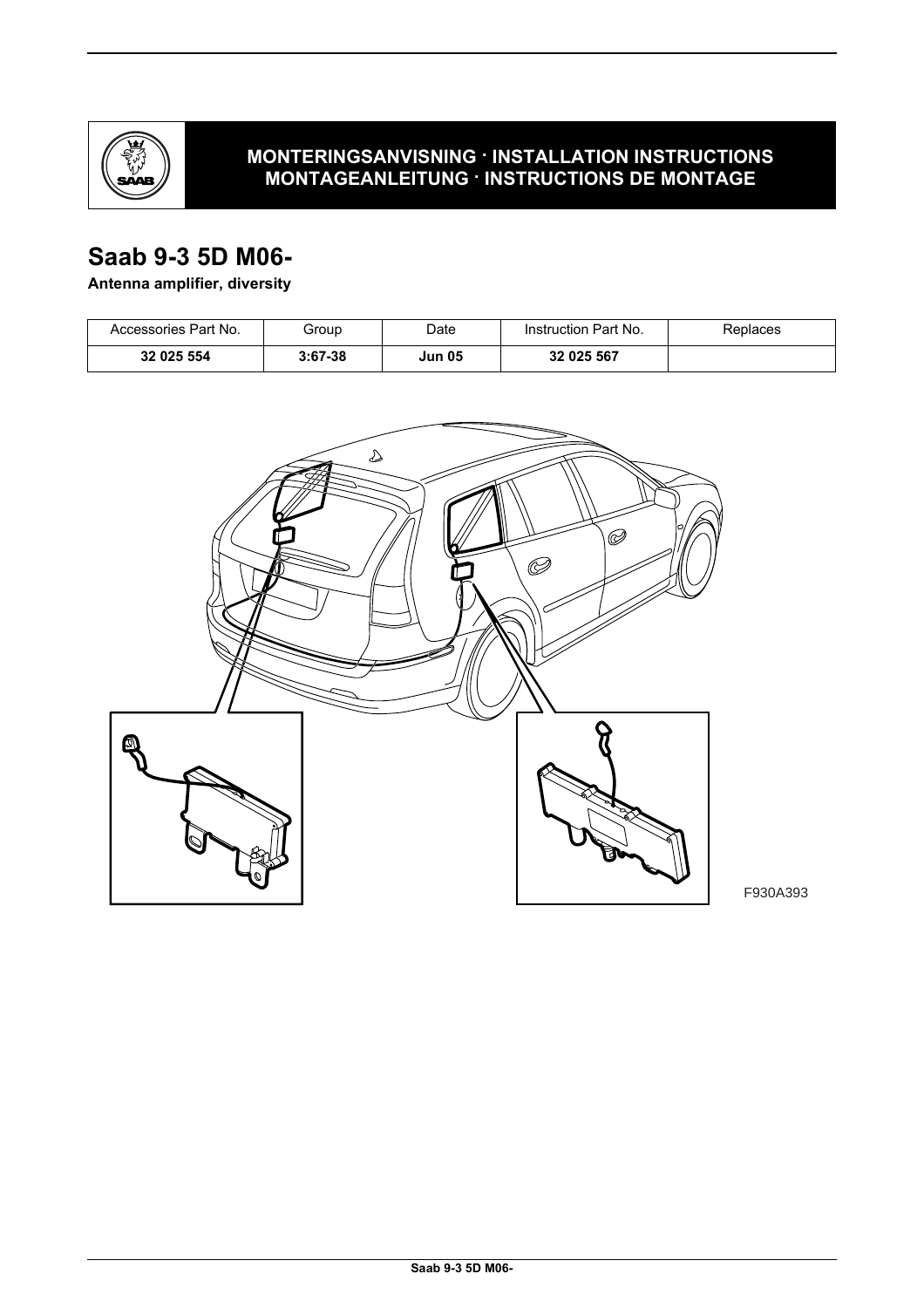

- 1 Antenna amplifier, right-hand side
- 2 Antenna amplifier, left-hand side
- 3 Antenna cable
- 4 Cable tie (x13)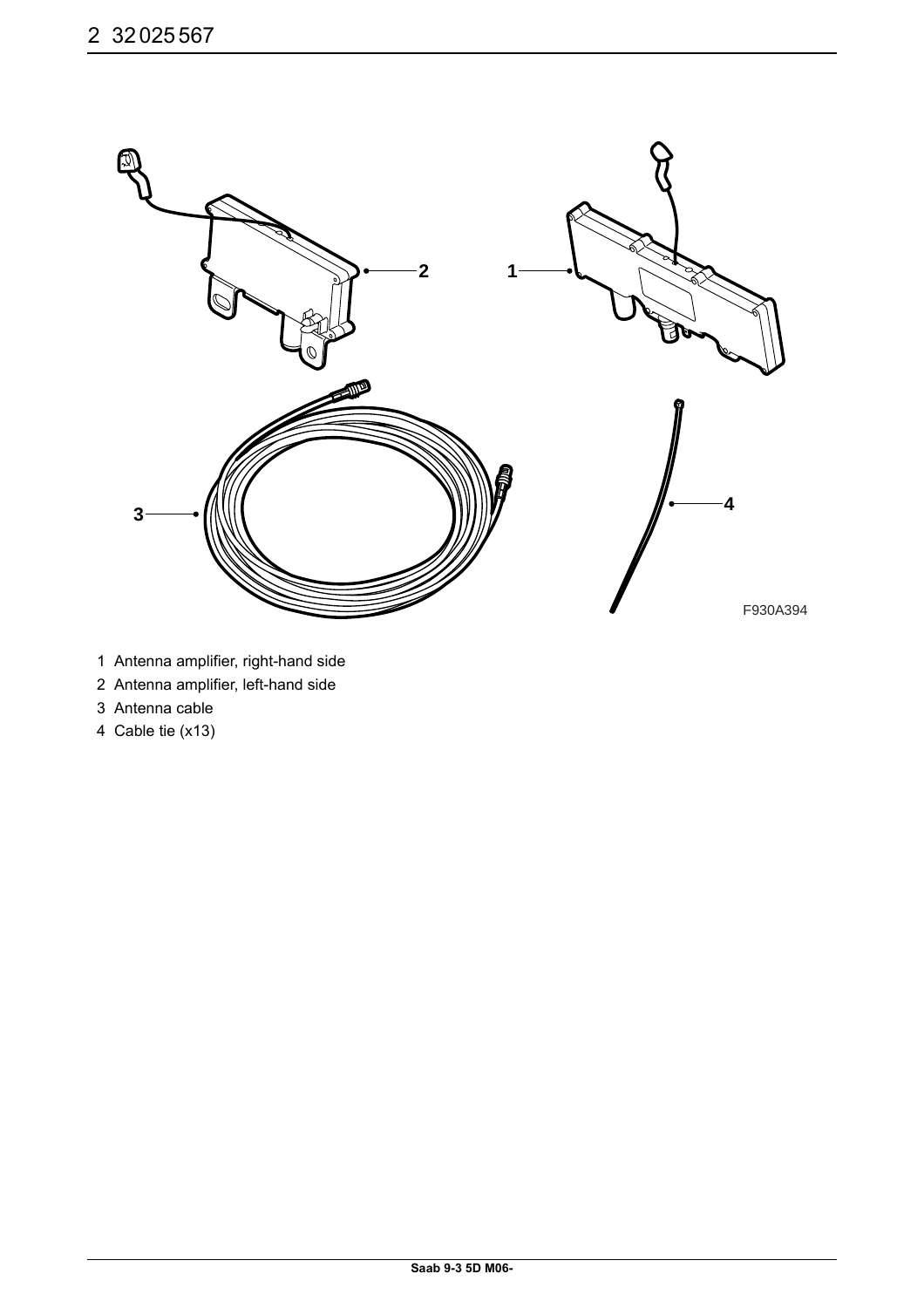

- 1 Fold down the rear seat backrests.
- 2 Remove the left and right-hand C-pillar trim. Use 82 93 474 Removal tool to remove the cover plate.
- 3 Remove the left and right-hand side bolsters. Remove the clips using 82 93 474 Removal tool.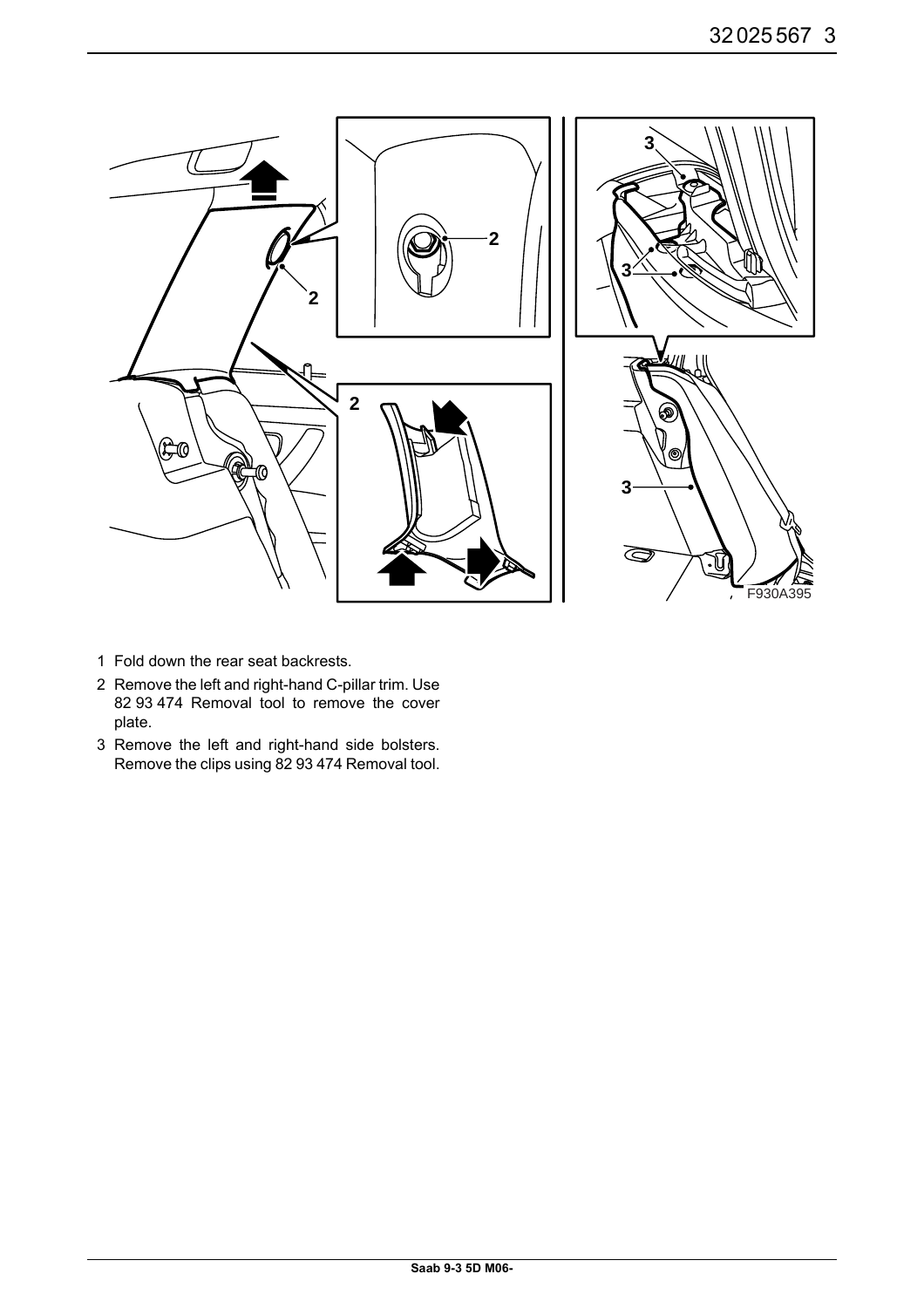



- 4 Remove the luggage compartment floor.
- 5 **Cars with subwoofer:** Lift up the subwoofer and secure it with the eyelet.
- 6 Remove the scuff plate.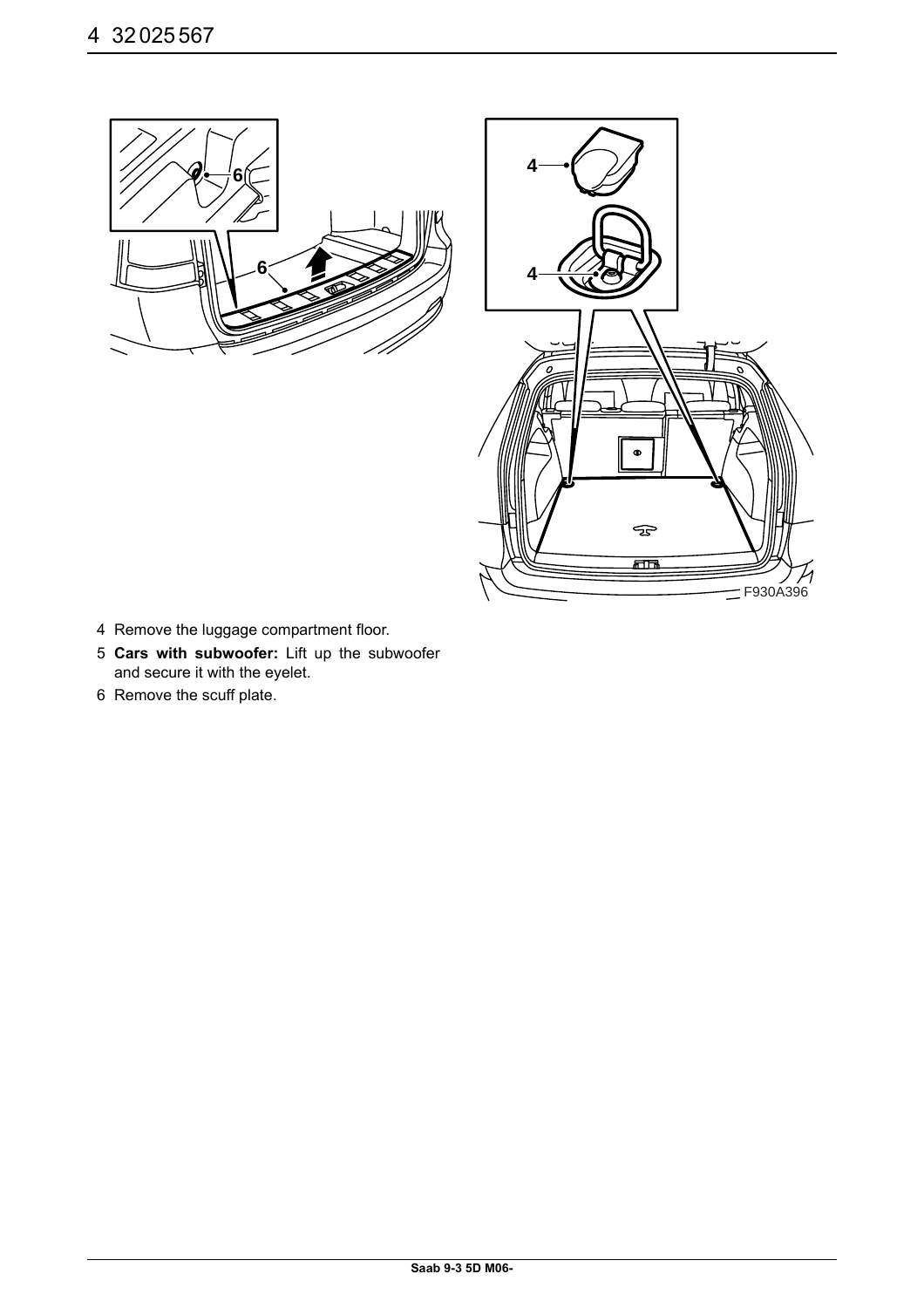

Steps 7-16 must be carried out on both the left and right-hand sides.

- 7 Remove the clip from the mounting in the body. Use a screwdriver.
- 8 Remove the two-stage rivet using 84 71 179 Removal tool, clips.
- 9 Remove the mounting for the cargo guard (if fitted).
- 10 Remove the cover.
- 11 Remove the screw.
- 12 Lift the cover away from over the storage compartment.
- 13 Remove the luggage compartment lighting lens and insert the bulb holder through the hole in the side trim.
- 14 **Right-hand side:** Also unplug the connector to the 12 V socket.
- 15 Remove the trim so that the clips release.
- 16 Remove the foam blocks on the left and righthand sides.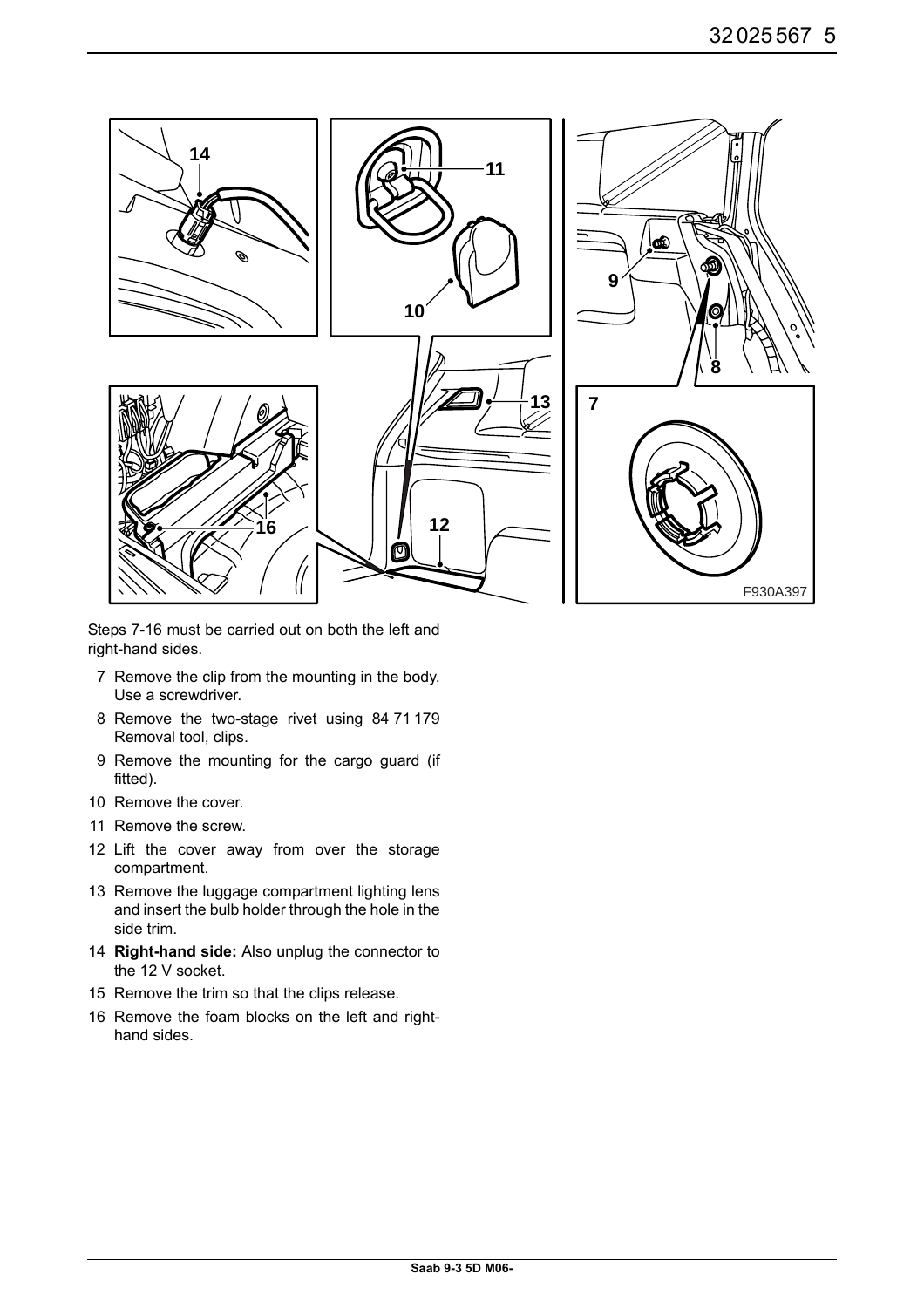



- 17 Remove the existing antenna amplifier on the right-hand side in the luggage compartment.
- 18 Fit the new, larger antenna amplifier on the righthand side in the luggage compartment. The guide clip on the rear of the antenna amplifier must fit in the side panel hole. Connect the car's cables and the cable to the side window.
- 19 Fit the new, smaller antenna amplifier on the left-hand side in the luggage compartment. The guide clip on the rear of the antenna amplifier must fit in the side panel hole. Connect the cable to the side window.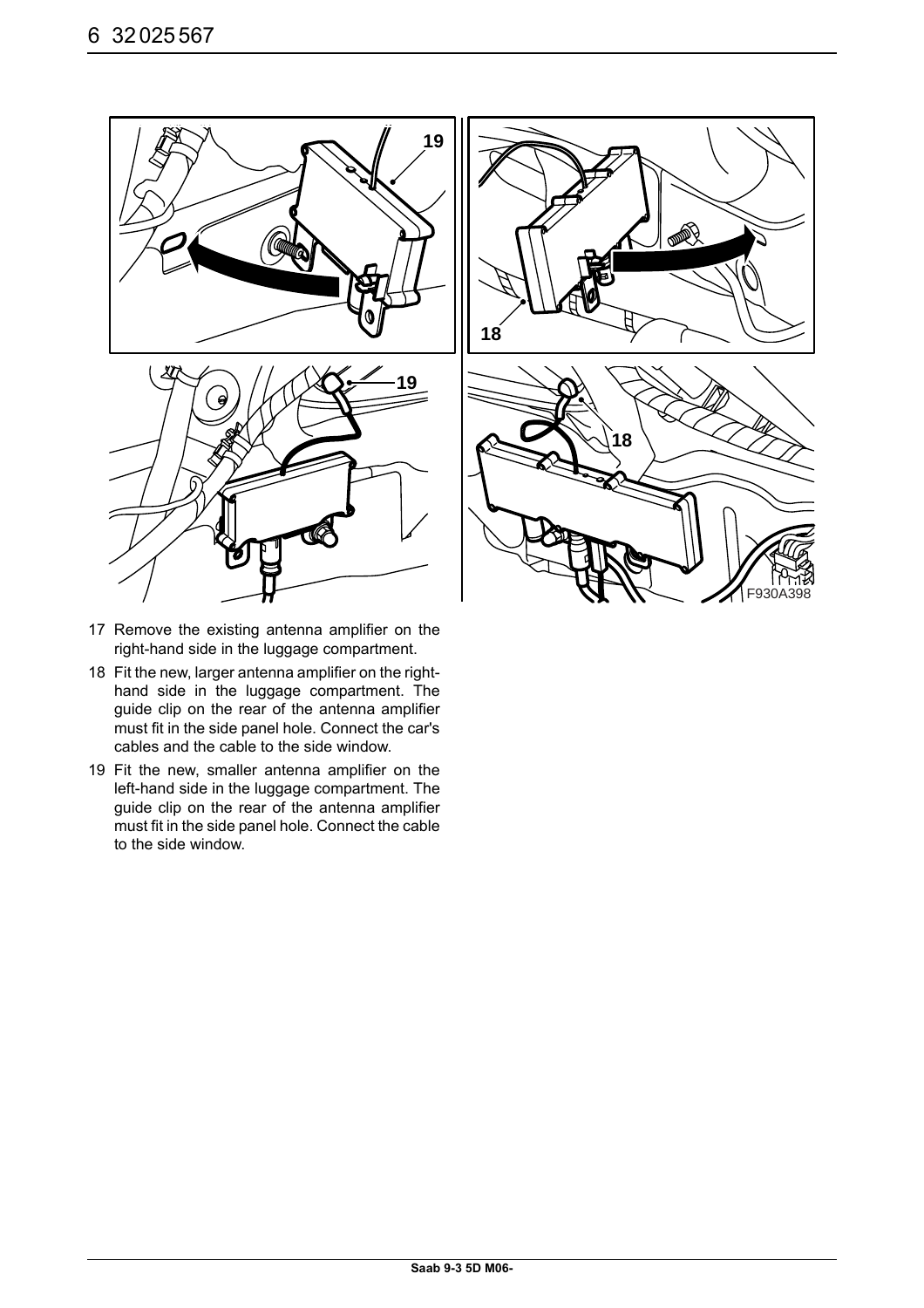

- 20 Connect the installation kit antenna cable to the antenna amplifier on the right-hand side. Position the antenna cable along the existing cable harness on the rear plate forward to the antenna amplifier on the left-hand side. Secure with cable ties.
- 21 Connect the antenna cable to the antenna amplifier on the left-hand side.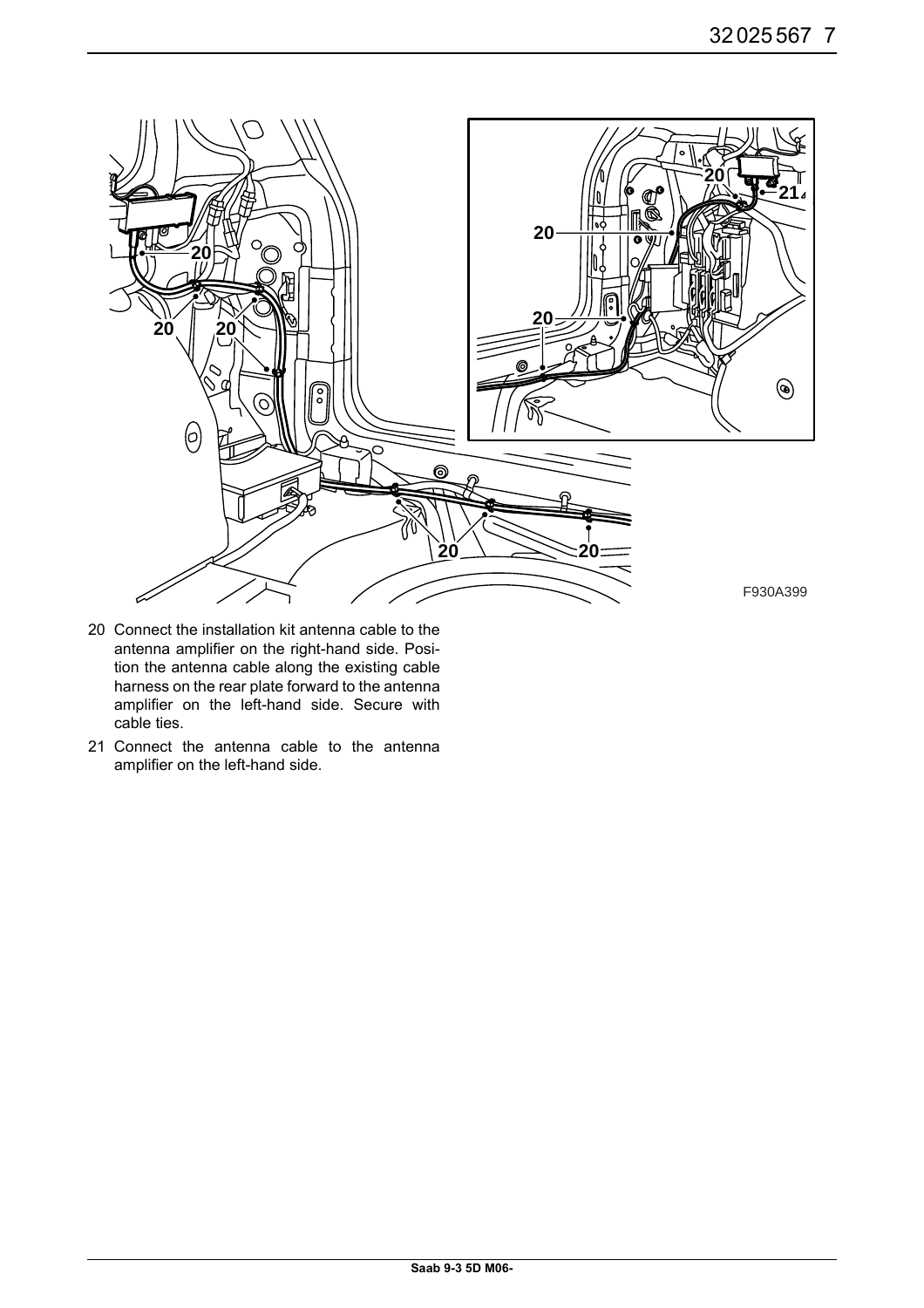

Steps 22-30 must be carried out on both the left and right-hand sides.

- 22 Fit the foam blocks.
- 23 Fit the luggage compartment lighting. **Right-hand side:** Also plug in the connector to the 12 V socket.
- 24 Press the side trim into its clips.
- 25 Fit the cover over the storage compartment.
- 26 Fit the screw.
- 27 Fit the cover.
- 28 Fit the mounting for the cargo guard (if fitted).
- 29 Fit the two-stage rivet.
- 30 Fit the clip to the mounting in the body.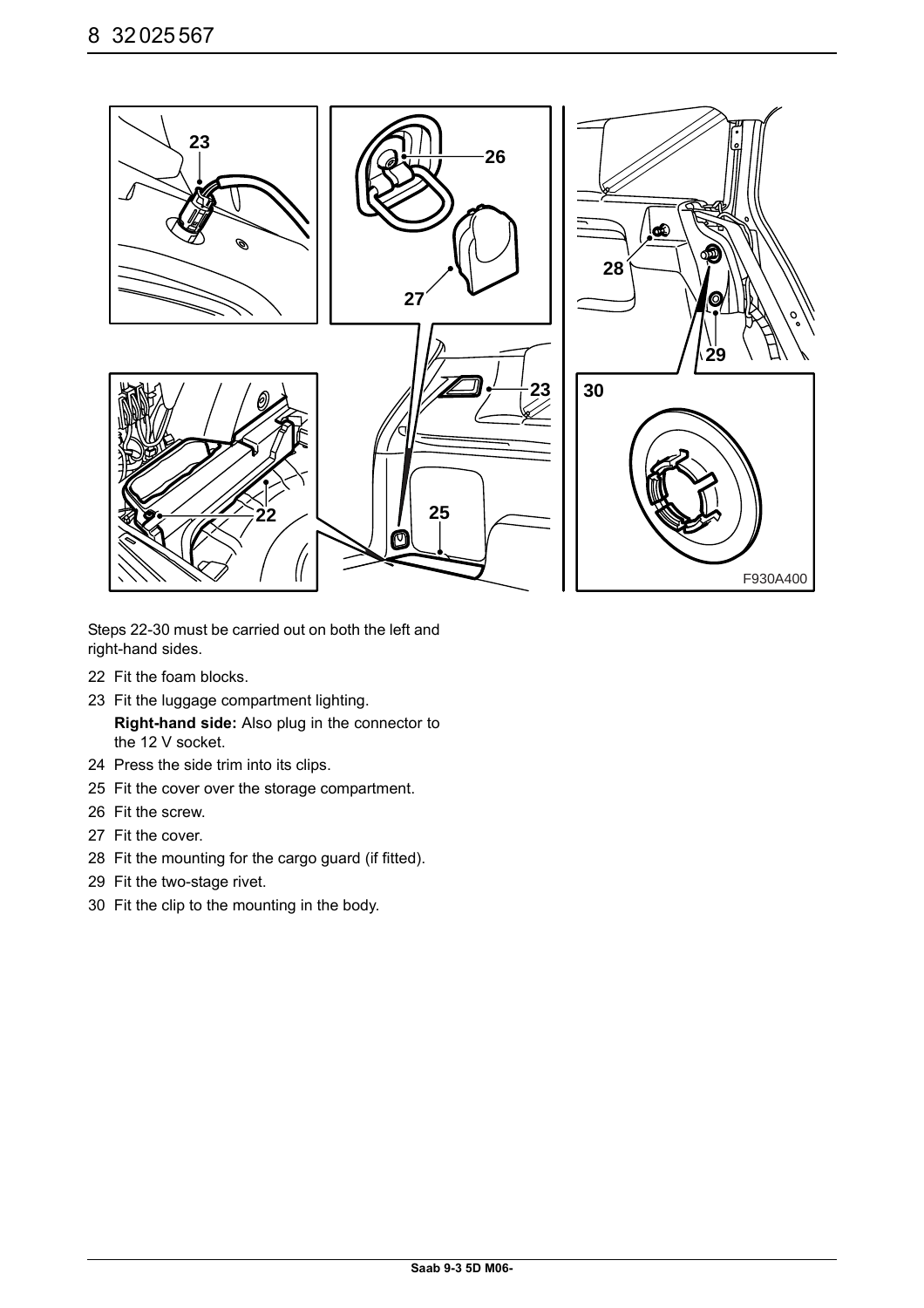



- 31 Fit the scuff plate.
- 32 **Cars with subwoofer:** Fold down the subwoofer and screw it in.
- 33 Fit the luggage compartment floor.